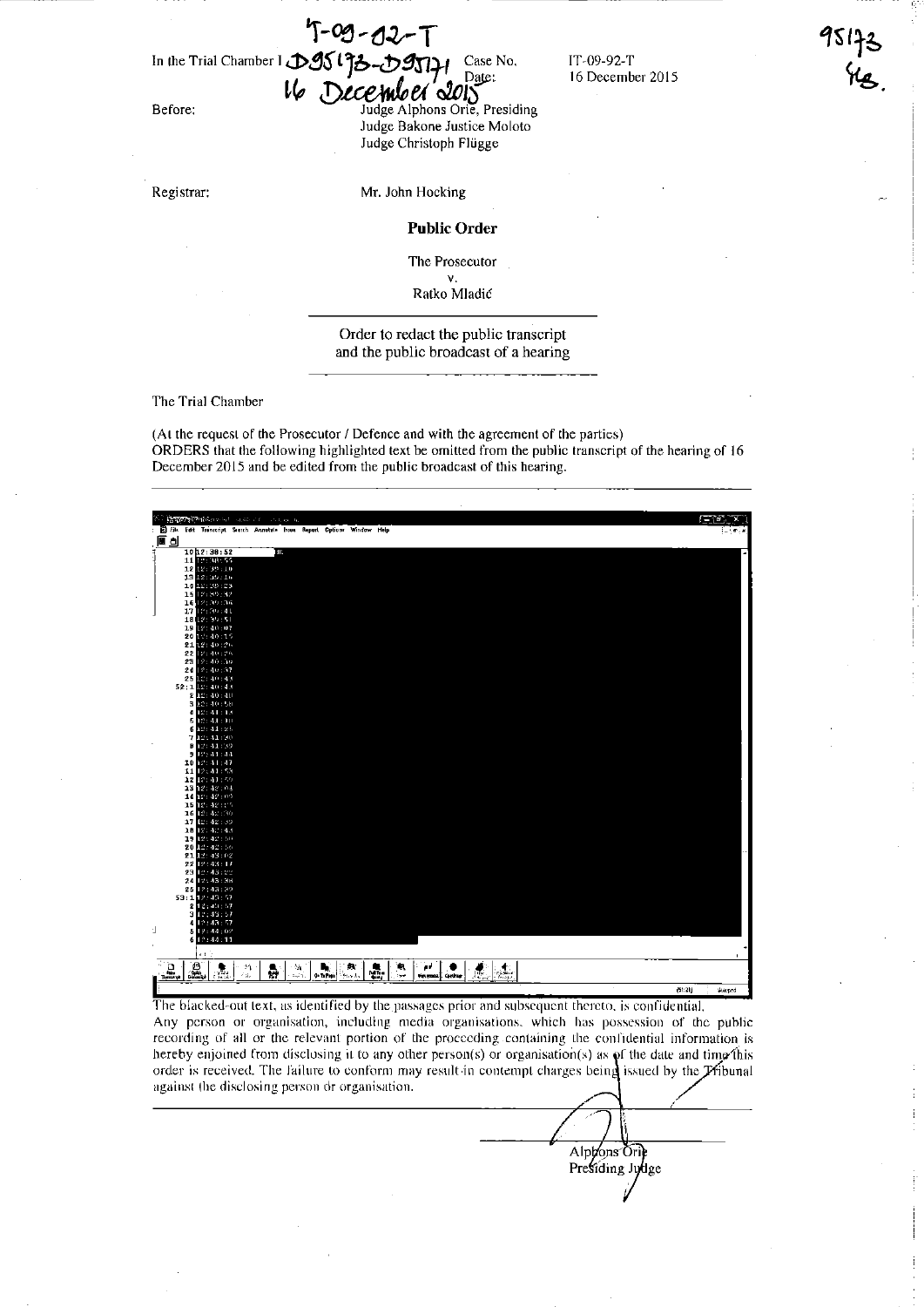In the Trial Chamber I

Before:

Registrar:

Case No. Date:

JT-09-92-T 16 December 2015

Judge Alphons Orie, Presiding Judge Bakone Justice Moloto Judge Christoph Flügge

Mr. John Hocking

Public Order

The Prosecutor v.

Ratko Mladic

Order to redact the public transcript and the public broadcast of a hearing

The Trial Chamber

(At the request of the Prosecutor / Defence and with the agreement of the parties) ORDERS that the following highlighted text be omitted from the public transcript of the hearing of 16 December 2015 and be edited from the public broadcast of this hearing.



The blacked-out text, as identified by the passages prior and subsequent thereto, is confidential. Any person or organisation, including media organisations, which has possession of the public recording of all or the relevant portion of the proceeding containing the confidential information is hereby enjoined from disclosing it to any other person(s) or organisation( $\frac{1}{2}$ ) as of the date and time this order is received. The failure to conform may result in contempt charges being issued by the Tribunal against the disclosing person or organisation. \ .

> Uphons Orie Presiding Judge